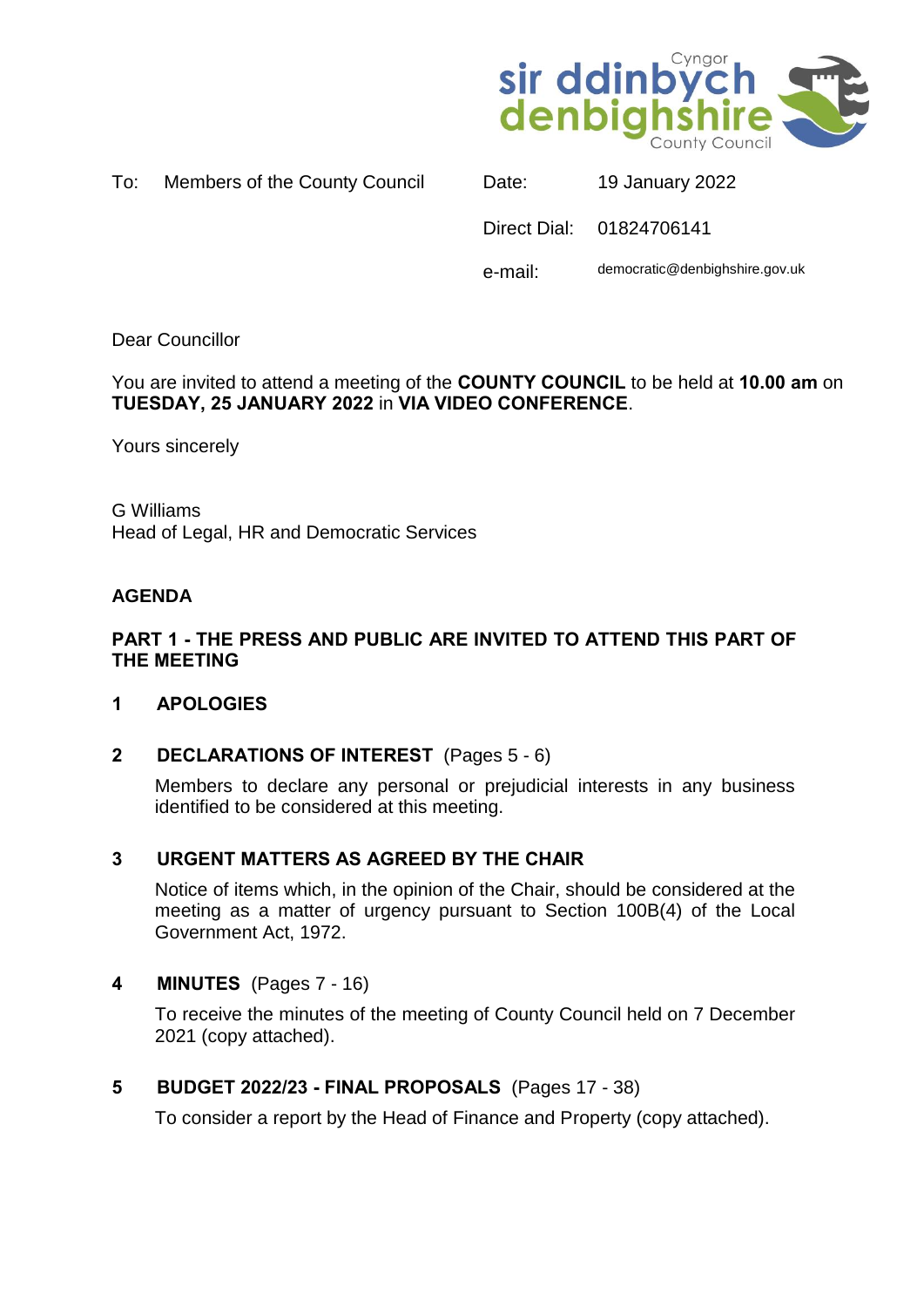### **6 COUNCIL TAX REDUCTION SCHEME 2022/2023** (Pages 39 - 66)

To consider a report by the Head of Finance and Property (copy attached).

### **7 NOTICE OF MOTION** (Pages 67 - 68)

Notice of Motion put forward by Councillor Brian Jones for consideration by Full Council (copy attached).

### **8 NOTICE OF MOTION** (Pages 69 - 70)

Notice of Motion put forward by Councillor Paul Penlington for consideration by Full Council (copy attached).

### **9 NOTICE OF MOTION** (Pages 71 - 72)

Notice of Motion put forward by Councillor Tony Flynn for consideration by Full Council (copy attached).

### **10 NOTICE OF MOTION** (Pages 73 - 74)

Notice of Motion put forward by Councillor Rachel Flynn for consideration by Full Council (copy attached).

### **11 YOUNG PERSONS' CHAMPION** (Pages 75 - 78)

To consider a report by the Head of Legal, HR and Democratic Services (copy attached) to seek the appointment of a Young Persons' Champion.

#### **12 COUNTY COUNCIL FORWARD WORK PROGRAMME** (Pages 79 - 84)

To consider the Council's forward work programme (copy attached).

#### **MEMBERSHIP**

#### **Councillors**

Brian Blakeley Joan Butterfield Jeanette Chamberlain-Jones Ellie Chard Ann Davies Gareth Davies Meirick Davies Gwyneth Ellis Hugh Evans Peter Evans

Councillor Alan James (Chair) Councillor Christine Marston (Vice-Chair) Barry Mellor Melvyn Mile Bob Murray Merfyn Parry Paul Penlington Pete Prendergast Arwel Roberts Anton Sampson Peter Scott Glenn Swingler